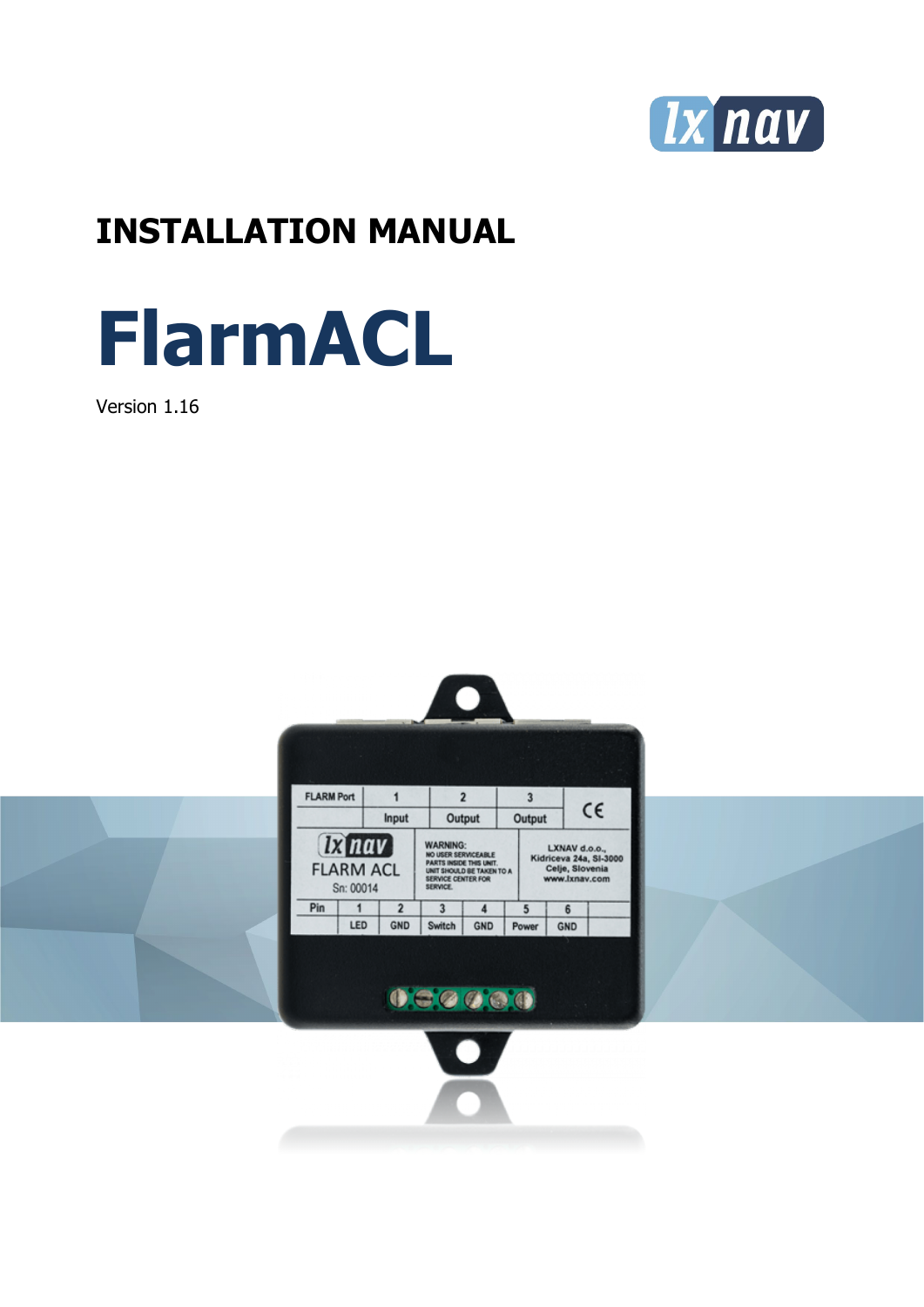| <b>Important Notices</b>                     |   |
|----------------------------------------------|---|
| 1.1 Limited Warranty                         | 3 |
| 2 Packing list                               |   |
| <b>Installation</b>                          | 5 |
| <b>Connection LXNAV FlarmACL</b><br>3.1      |   |
| 3.1.1 Wiring                                 | 5 |
| 3.1.2 Switch description                     | 6 |
| 3.1.3 Unit operation                         | 6 |
| <b>Automatic triggering of FlarmACL</b><br>4 | 8 |
| <b>Revision history</b>                      |   |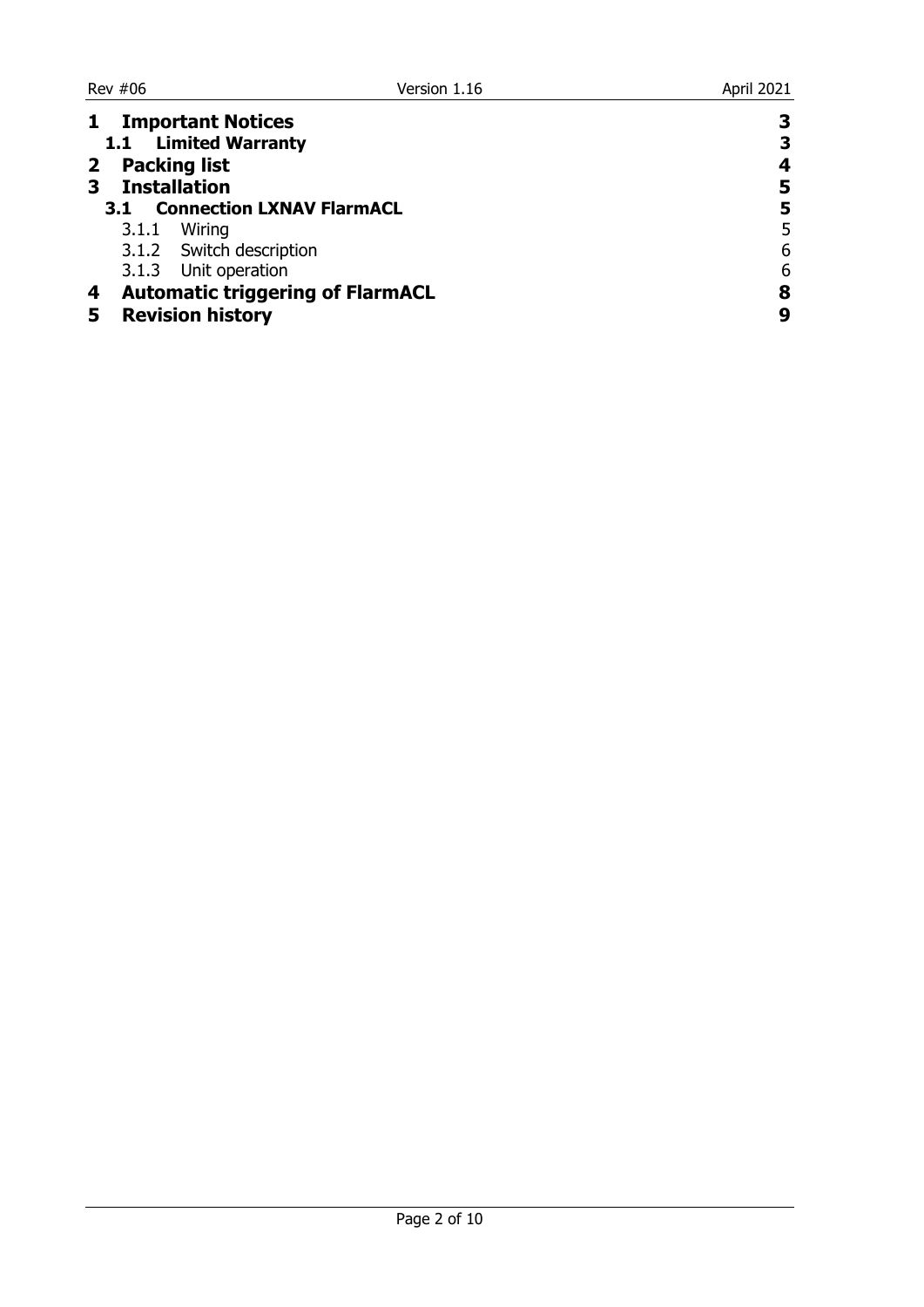#### <span id="page-2-0"></span>**1 Important Notices**

The LXNAV FlarmACL system is designed for VFR use only. All information is presented for reference only. It is ultimately the pilot's responsibility to ensure the aircraft is being flown in accordance with the manufacturer's aircraft flight manual. The FlarmACL must be installed in accordance with applicable airworthiness standards according to the country of registration of the aircraft.

Information in this document is subject to change without notice. LXNAV reserves the right to change or improve their products and to make changes in the content of this material without obligation to notify any person or organisation of such changes or improvements.



A Yellow triangle is shown for parts of the manual which should be read carefully and are important for operating the LXNAV FlarmACL system.



Notes with a red triangle describe procedures that are critical and may result in loss of data or any other critical situation.



A bulb icon is shown when a useful hint is provided to the reader.

#### <span id="page-2-1"></span>**1.1 Limited Warranty**

This LXNAV FlarmACL product is warranted to be free from defects in materials or workmanship for two years from the date of purchase. Within this period, LXNAV will, at its sole option, repair or replace any components that fail in normal use. Such repairs or replacement will be made at no charge to the customer for parts and labour, the customer shall be responsible for any transportation cost. This warranty does not cover failures due to abuse, misuse, accident, or unauthorised alterations or repairs.

THE WARRANTIES AND REMEDIES CONTAINED HEREIN ARE EXCLUSIVE AND IN LIEU OF ALL OTHER WARRANTIES EXPRESSED OR IMPLIED OR STATUTORY, INCLUDING ANY LIABILITY ARISING UNDER ANY WARRANTY OF MERCHANTABILITY OR FITNESS FOR A PARTICULAR PURPOSE, STATUTORY OR OTHERWISE. THIS WARRANTY GIVES YOU SPECIFIC LEGAL RIGHTS, WHICH MAY VARY FROM STATE TO STATE.

IN NO EVENT SHALL LXNAV BE LIABLE FOR ANY INCIDENTAL, SPECIAL, INDIRECT OR CONSEQUENTIAL DAMAGES, WHETHER RESULTING FROM THE USE, MISUSE, OR INABILITY TO USE THIS PRODUCT OR FROM DEFECTS IN THE PRODUCT. Some states do not allow the exclusion of incidental or consequential damages, so the above limitations may not apply to you. LXNAV retains the exclusive right to repair or replace the unit or software, or to offer a full refund of the purchase price, at its sole discretion. SUCH REMEDY SHALL BE YOUR SOLE AND EXCLUSIVE REMEDY FOR ANY BREACH OF WARRANTY.

To obtain warranty service, contact your local LXNAV dealer or contact LXNAV directly.

March 2018 C 2018 LXNAV. All rights reserved.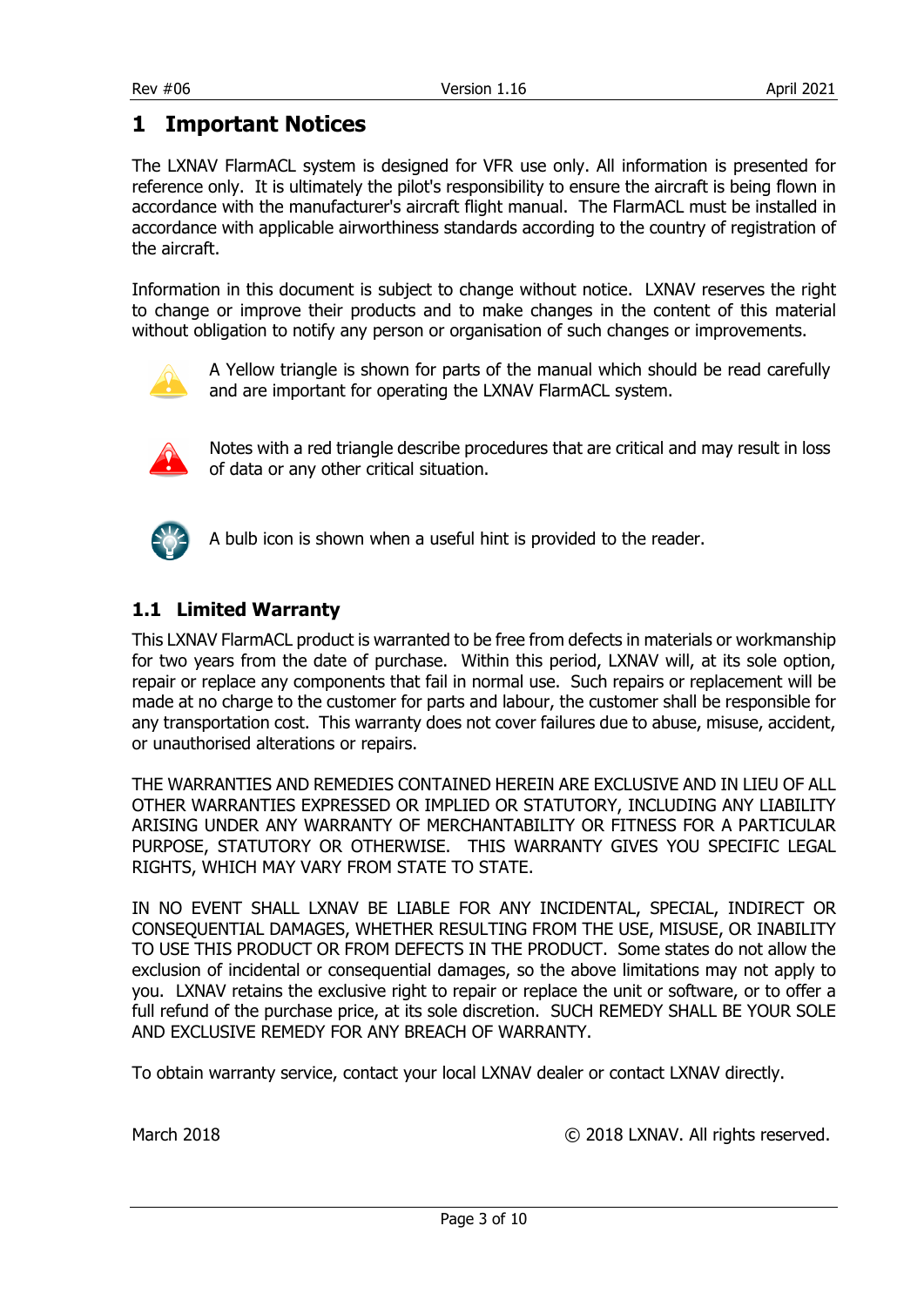#### <span id="page-3-0"></span>**2 Packing list**

- LXNAV FlarmACL
- FlarmACL wiring harness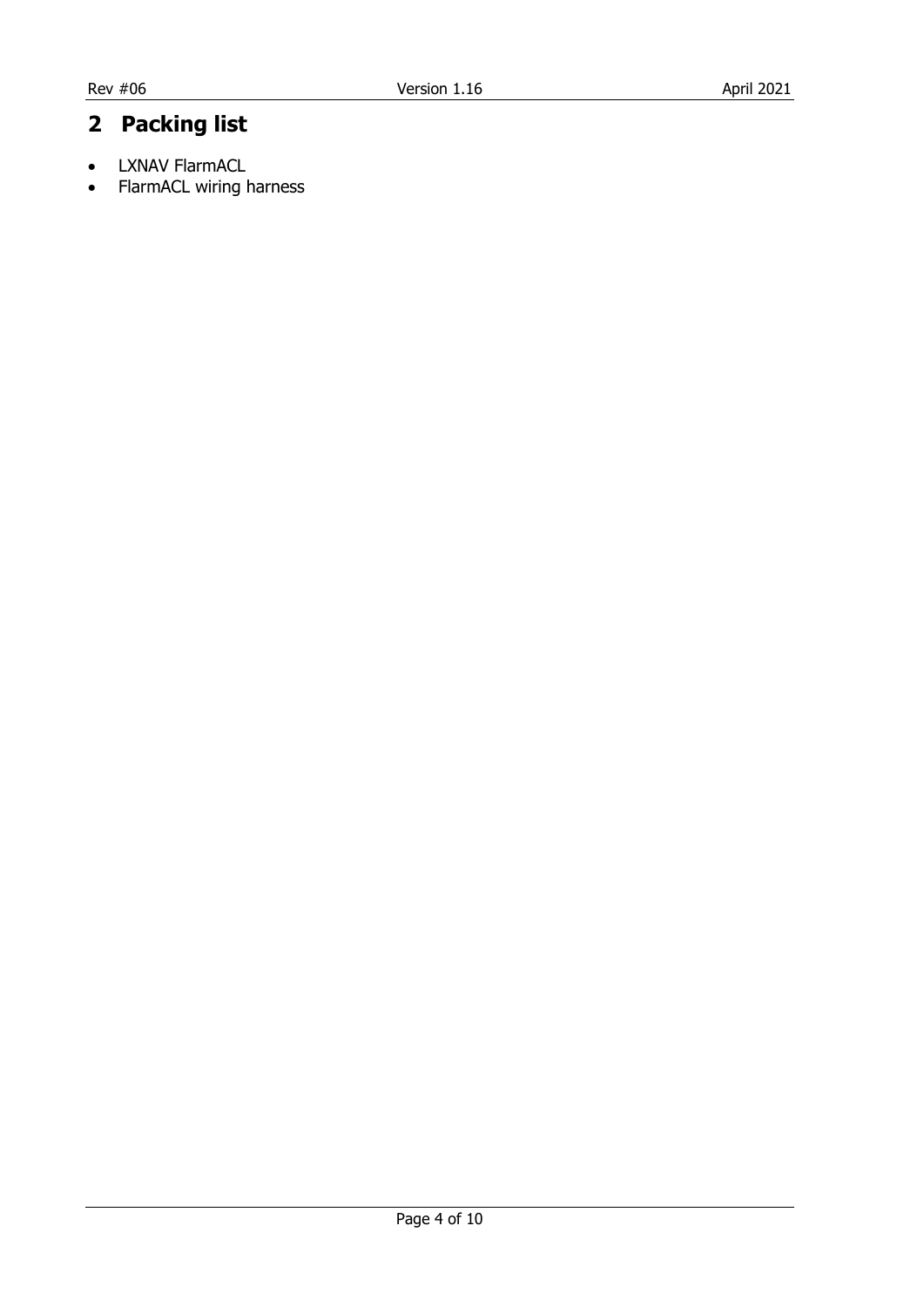#### <span id="page-4-0"></span>**3 Installation**



#### <span id="page-4-1"></span>**3.1 Connection LXNAV FlarmACL**

#### <span id="page-4-2"></span>**3.1.1 Wiring**

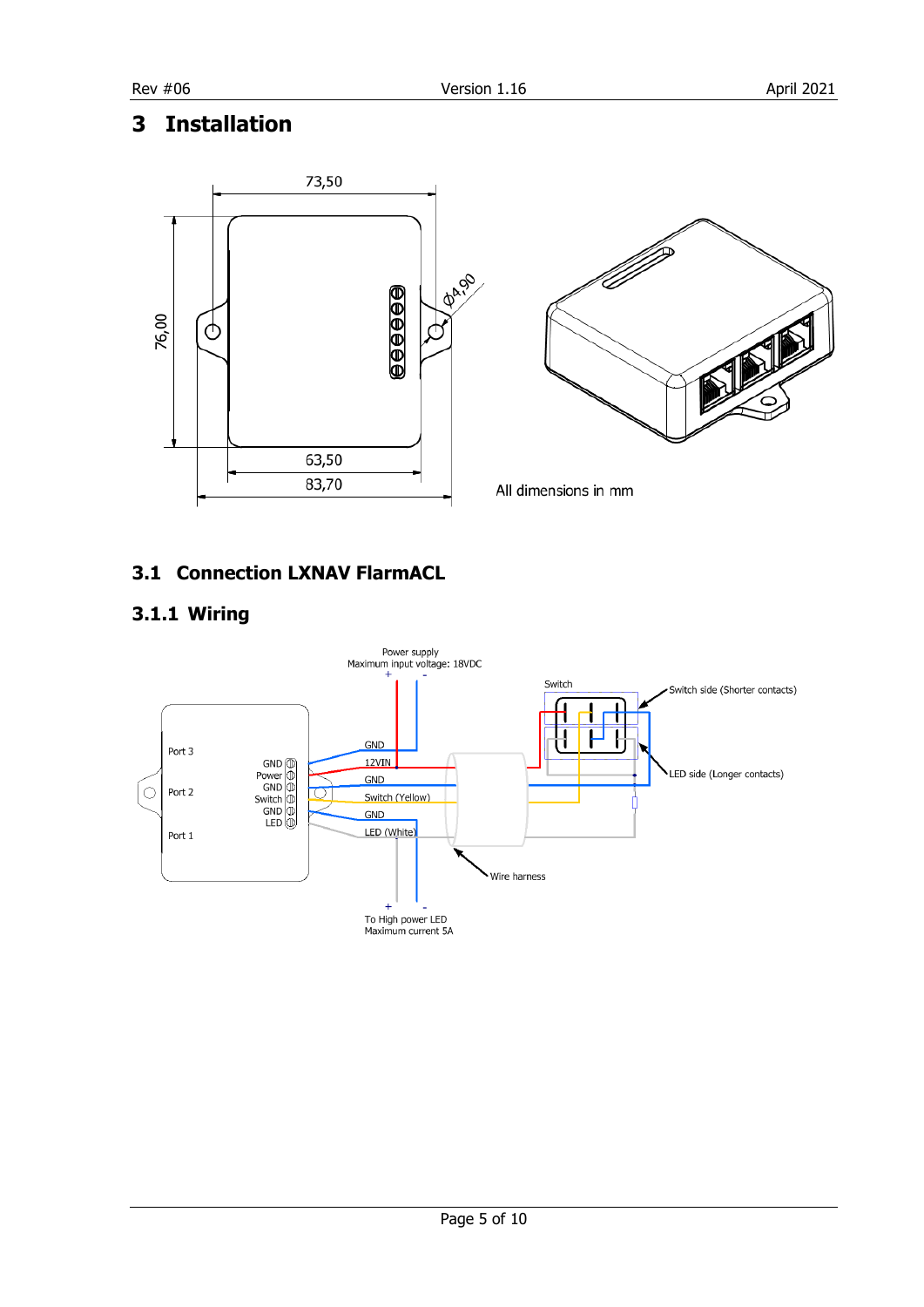

FlarmACL connects together Pin 1 from Port 1-3, Pin 2 from Port 1-3, etc. Pin names are:

- 1- +12V
- 2- +12V
- 3- +3,3V (Flarm displays)
- 4- GND
- 5- Data Input
- 6- Data Output
- 7- GND
- 8- GND



12V Power pins on PORT1,2,3 are not physically connected to 12V IN from main connector.

#### <span id="page-5-0"></span>**3.1.2 Switch description**



#### <span id="page-5-1"></span>**3.1.3 Unit operation**

The FlarmACL is powered via an external power connection (Screw terminal pin labelled Power). Its own current draw is appr. 30 mA. The device listens to any Flarm traffic (fixed baudrate of 19200 – newer versions (from July 2018) have an automatic baudrate detection from 4800 to 115200bps) on any of the three RJ45 connectors and switches on the connected strobe light via an internal solid-state switch (Screw terminal pin labelled LED).

RJ45 connectors also act as a Flarm splitter device.

Control is done via the three-position switch with an integrated LED indicator:

• Top position: Output is switched ON, LED indicator is always ON and green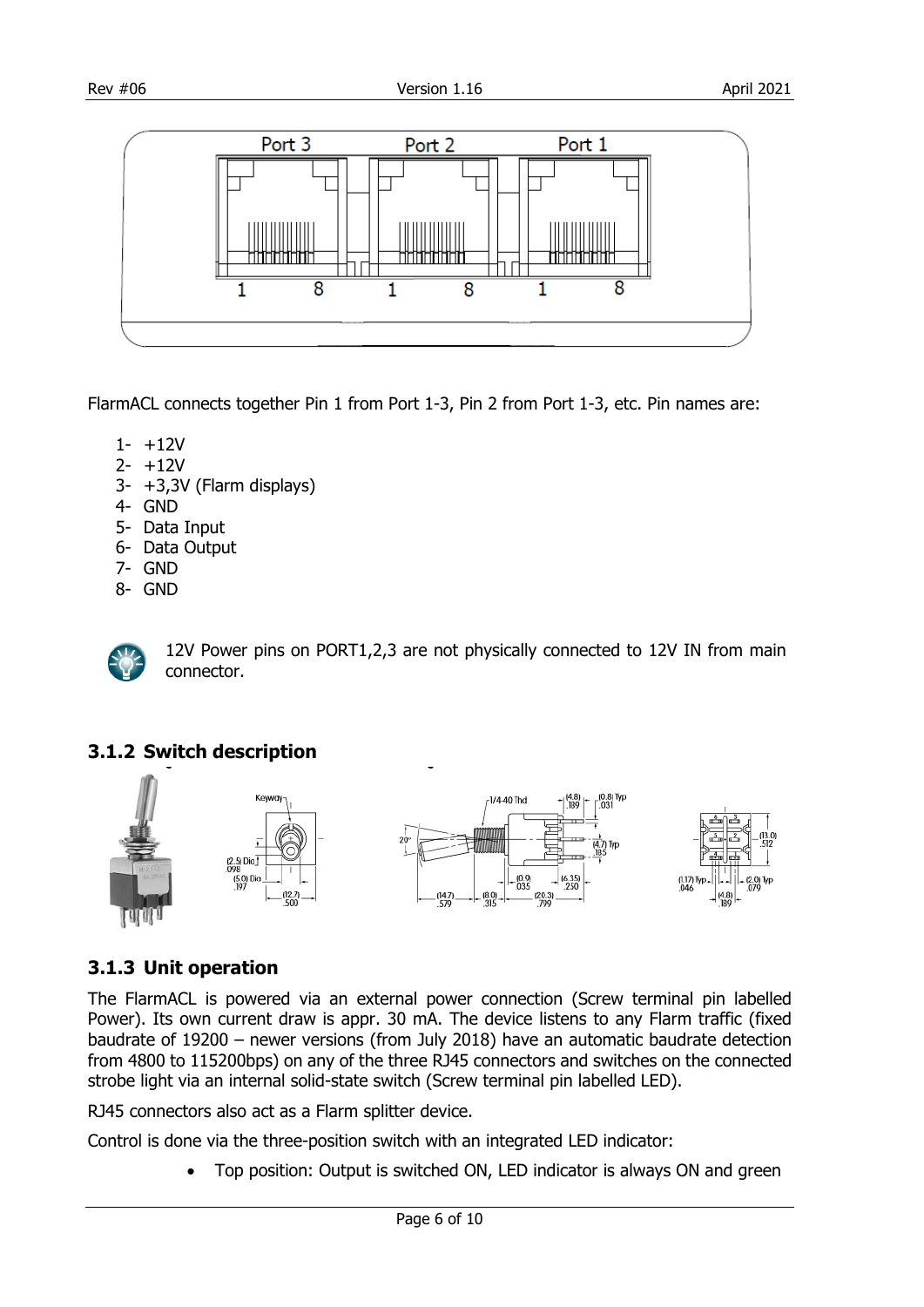- Middle position: Output is switched OFF and disabled, LED indicator always OFF
- Bottom position: Output is switched ON, the LED indicator is ON only when an urgent alarm is detected, and red when this happens. If no alarm is issued for 3 seconds the output is switched OFF.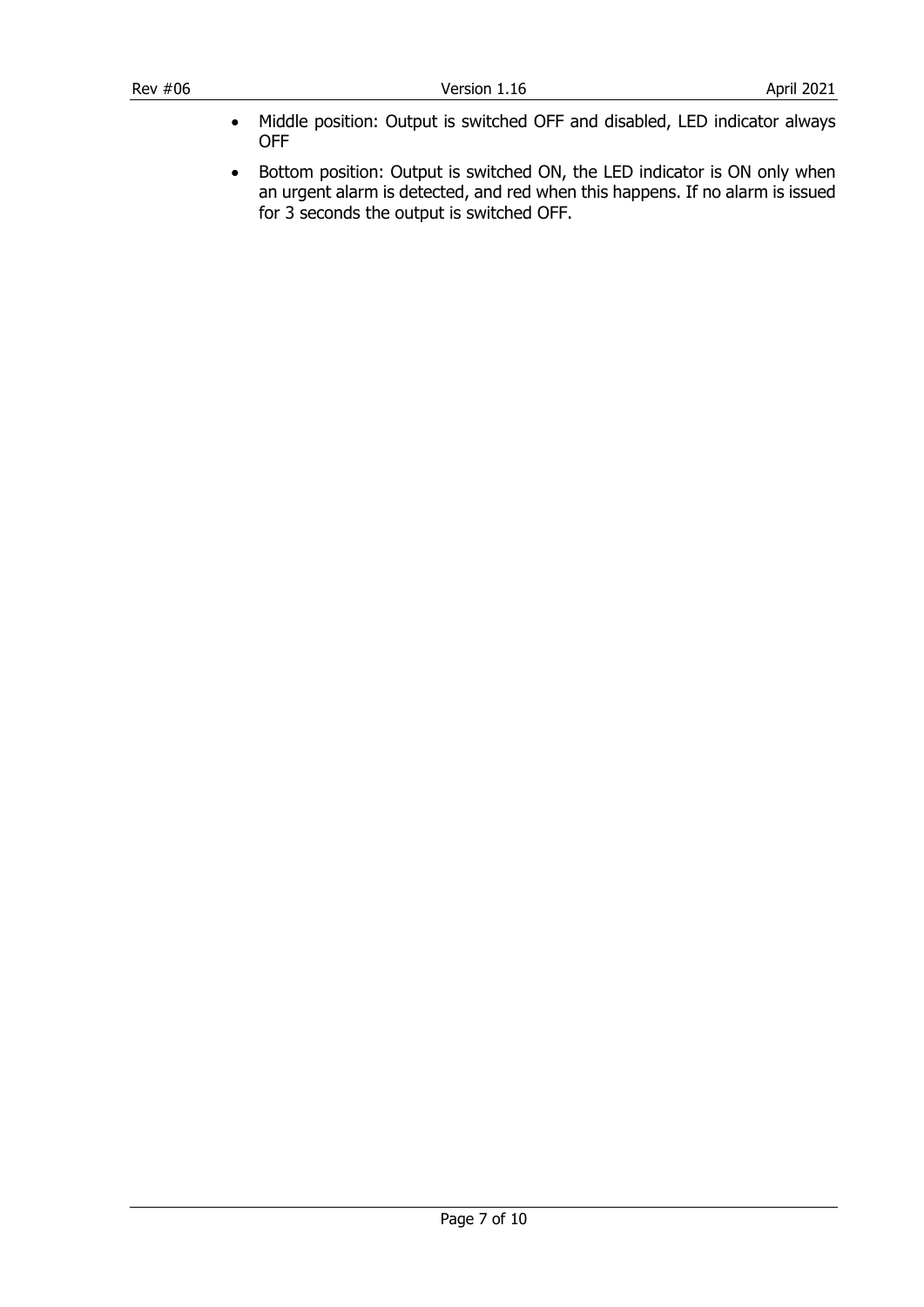#### <span id="page-7-0"></span>**4 Automatic triggering of FlarmACL**

The FlarmACL will be automatically triggered under 2 conditions.

Condition 1:

• If the switch is set to AUTO and if any kind of flarm alarm is active

Condition 2:

• If the switch is set to AUTO and a plane is closer than 1000m.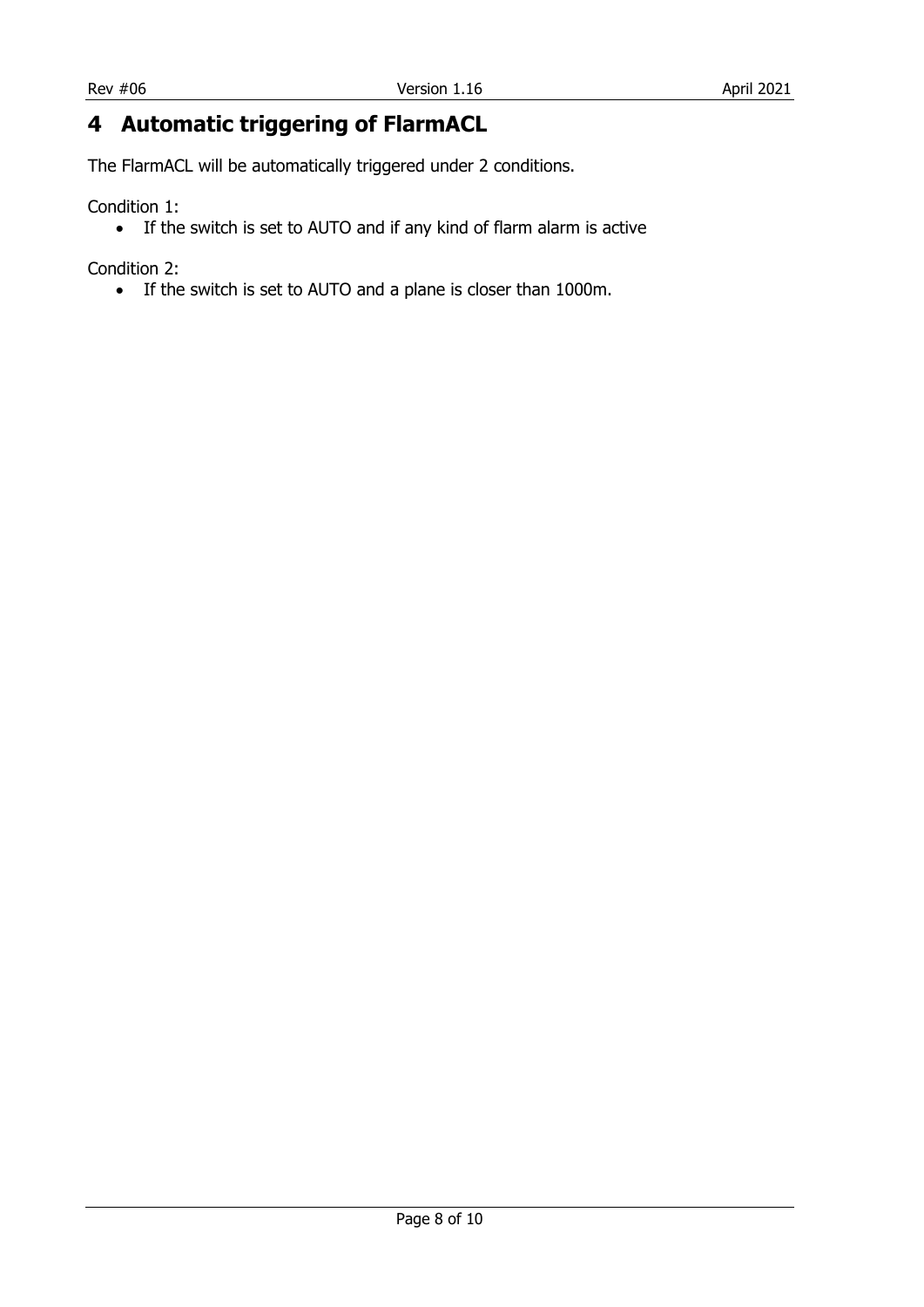### <span id="page-8-0"></span>**Revision history**

| Rev | Date          | Comment                          |
|-----|---------------|----------------------------------|
|     | March 2018    | Complete revision of this manual |
|     | August 2018   | English corrected by JR          |
| - 2 | July 2020     | Updated chapter 3.1.3            |
|     | November 2020 | Updated chapter 3.1.1            |
|     | February 2021 | Style update                     |
| 6   | April 2021    | Updated chapter 3.1.1            |